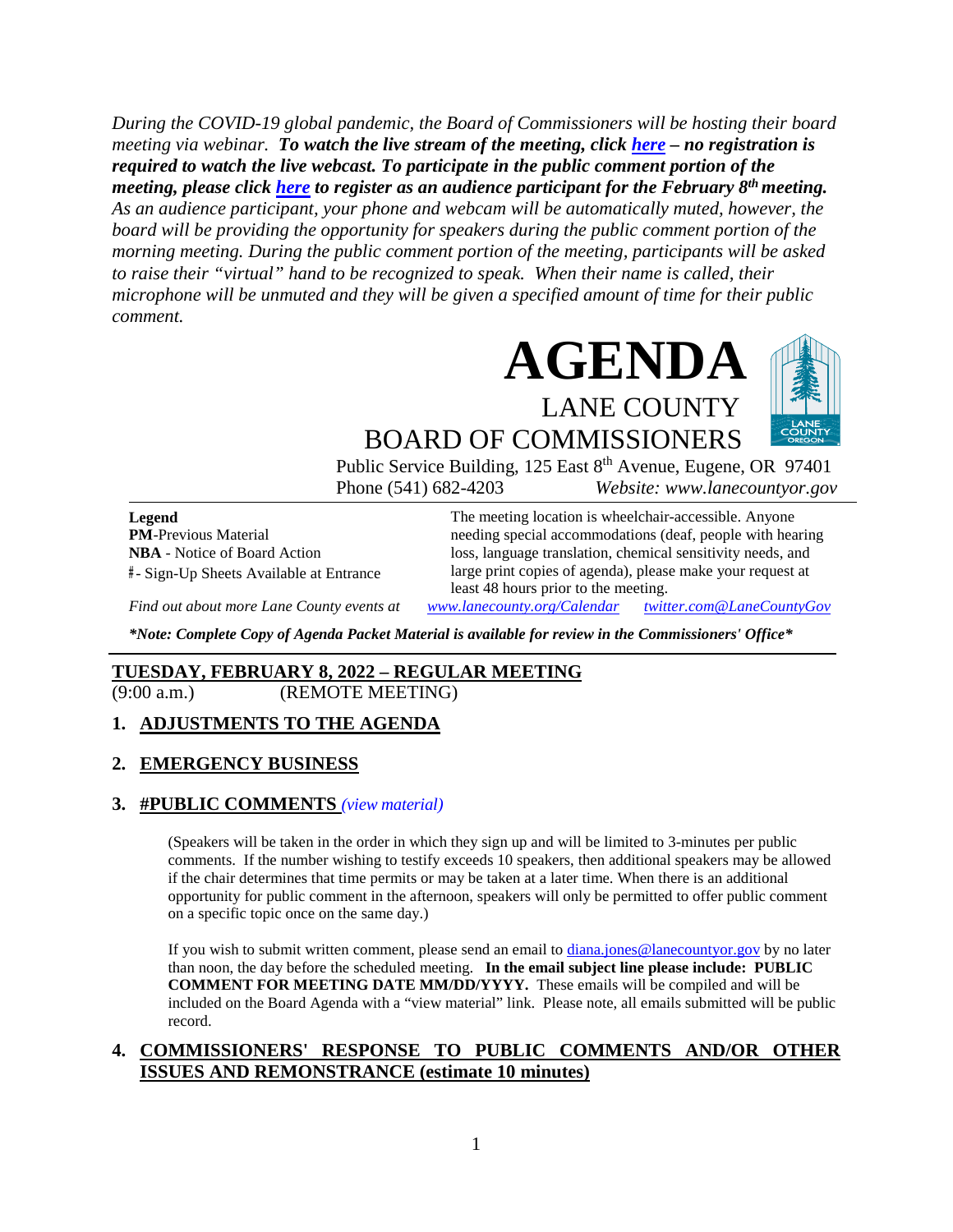## **Recess**

## **TUESDAY, FEBRUARY 8, 2022 – JOINT MEETING: BOARD OF HEALTH / BOARD OF COMMISSIONERS**

(Following Board of Commissioners Meeting) (REMOTE)

## **1. ADJUSTMENTS TO THE AGENDA**

## **2. EMERGENCY BUSINESS**

## **3. COUNTY ADMINISTRATION**

DISCUSSION/ COVID-19 RESPONSE AND RECOVERY (Steve Mokrohisky, County Administrator; Steve Adams, Incident Commander; Dr. Jocelyn Warren, Public Health Manager) (estimate 30 minutes [15/15])

### **Adjourn**

## **7. CONSENT CALENDAR**

(All items listed here are considered to be routine by the Board of Commissioners and will be enacted by one motion in the form listed below. There will be no separate discussion of these items. If discussion is desired, that item will be removed from the Consent Calendar and will be considered separately.)

BEGINNING OF CONSENT CALENDAR \* \* \* \* (estimate 2 minutes)

## A. COUNTY ADMINISTRATION

- Approval of minutes: 2/1/2022 *(view [material\)](http://www.lanecountyor.gov/UserFiles/Servers/Server_3585797/File/Government/BCC/2022/2022_AGENDAS/020822agenda/T.7.A.1.pdf)*
- ORDER 22-02-08-01/ In the Matter of Accepting American Rescue Plan Coronavirus State Fiscal Recovery Fund Grant Funds in the Amount of \$13,035,161 from the Oregon Department of Administrative Services and Delegating Authority to the County Administrator to Execute the Approved Contracts. (Alexandria Dreher, ARP Sr. Grants Analyst; Robert Tintle, American Rescue Plan Manager) *(view [material\)](http://www.lanecountyor.gov/UserFiles/Servers/Server_3585797/File/Government/BCC/2022/2022_AGENDAS/020822agenda/T.7.A.2.pdf)*
- ORDER 22-02-08-02/ In the Matter of Authorizing a Sale of County Owned Real Property for \$750 to 836 S 70<sup>th</sup>, LLC, Map No. 18-02-02-23-09500, in Springfield, Oregon. (Kellie Hancock, Property Management Officer) *(view [material\)](http://www.lanecountyor.gov/UserFiles/Servers/Server_3585797/File/Government/BCC/2022/2022_AGENDAS/020822agenda/T.7.A.3.pdf)*

### B. HEALTH & HUMAN SERVICES

- ORDER 22-02-08-03/ In the Matter of Adding Eight Fulltime Regular (8.0 FTE) Positions in Fund 286 within the Department of Health & Human Services. (Eve Gray, Director) *(view [material\)](http://www.lanecountyor.gov/UserFiles/Servers/Server_3585797/File/Government/BCC/2022/2022_AGENDAS/020822agenda/T.7.B.1.pdf)*
- C. HUMAN RESOURCES
	- 1) ORDER 22-02-08-04/ In the Matter of Amending Two Contracts (Hyas Group and Marathon Health, LLC) for the Department of Human Resources, and Delegating Authority to the County Administrator to Execute the Amendments. (Alana Holmes, Director) *(view [material\)](http://www.lanecountyor.gov/UserFiles/Servers/Server_3585797/File/Government/BCC/2022/2022_AGENDAS/020822agenda/T.7.C.1.pdf)*
- D. PUBLIC WORKS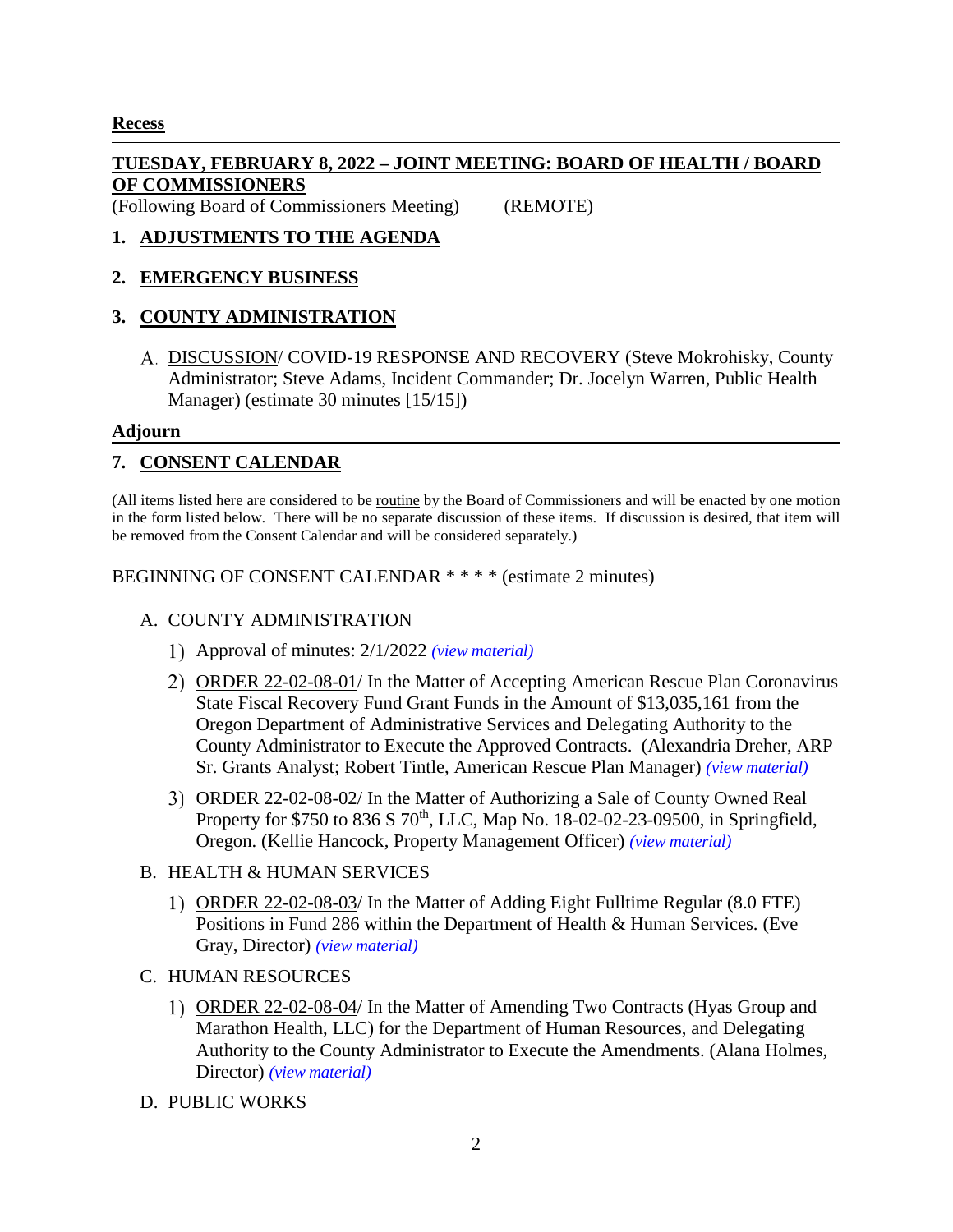1) ORDER 22-02-08-05/ In the Matter of Approving Two Public Works Contracts and Amendments and Delegating Authority to the County Administrator to Execute the Approved Contracts and Amendments for Bureau of Land Management, Revenue in the Amount of \$182,708.75; Siuslaw Watershed Council, Expense in the Amount of \$182,708.75. (Dan Hurley, Director) *(view [material\)](http://www.lanecountyor.gov/UserFiles/Servers/Server_3585797/File/Government/BCC/2022/2022_AGENDAS/020822agenda/T.7.D.1.pdf)*

## END OF CONSENT CALENDAR \* \* \* \*

# **8. HEALTH & HUMAN SERVICES**

A. ORDER 22-02-08-06/ In the Matter of Approving Three Contracts and Five Amendments, Delegating Authority to the County Administrator to Sign the Approved Actions. (Eve Gray, Director) (estimate 5 minutes [2/3]) *(view [material\)](http://www.lanecountyor.gov/UserFiles/Servers/Server_3585797/File/Government/BCC/2022/2022_AGENDAS/020822agenda/T.8.A.pdf)*

## **9. PUBLIC WORKS**

A. WORK SESSION/ Introduction to Senate Bill 762 Implementation and Update on the Fire-Siting Standards Code Modernization Project. (PM & NBA 6/21/2016, 1/15/2019, 3/19/2019, 8/27/2019, 8/25/2020, 1/11/2022) (Rachel Serslev, Senior Planner)(estimate 60 minutes [15/45]) *(view [material\)](http://www.lanecountyor.gov/UserFiles/Servers/Server_3585797/File/Government/BCC/2022/2022_AGENDAS/020822agenda/T.9.A.pdf)*

### **10. COUNTY COUNSEL**

A. Announcements

## **11. COUNTY ADMINISTRATION**

- A. Announcements
- **12. EXECUTIVE SESSION as per ORS 192.660** (Remote Meeting)

## **13. OTHER BUSINESS**

### **Recess**

*During the COVID-19 global pandemic, the Board of Commissioners will be hosting their board meeting via webinar. To watch the live stream of the meeting, click [here](https://lanecounty.org/cms/One.aspx?portalId=3585881&pageId=7842434) – no registration is required to watch the live webcast.* 

### **TUESDAY, FEBRUARY 8, 2022 – REGULAR MEETING** (1:30 p.m.) (REMOTE MEETING)

## **14. PUBLIC WORKS**

A. THIRD READING/ORDINANCE NO. 21-08/ In the Matter of Amending Lane Code Chapter 10 to Co-Adopt Amendments to the Floodplain Overlay District of the Springfield Development Code for the Urbanizing Area between the City Limits and Urban Growth Boundary of the City of Springfield and Adopting a Savings and Severability Clause. (File No. 509-PA21-05870) (PM & NBA 12/1/1986, 11/30/2021, 12/13/2021) (Rachel Serslev, Senior Planner)(estimate 10 minutes [5/5]) *(view 11/30/21 [material\)](http://www.lanecountyor.gov/UserFiles/Servers/Server_3585797/File/Government/BCC/2021/2021_AGENDAS/113021agenda/T.7.B.pdf) (view [material\)](http://www.lanecountyor.gov/UserFiles/Servers/Server_3585797/File/Government/BCC/2022/2022_AGENDAS/020822agenda/T.14.A.pdf)*